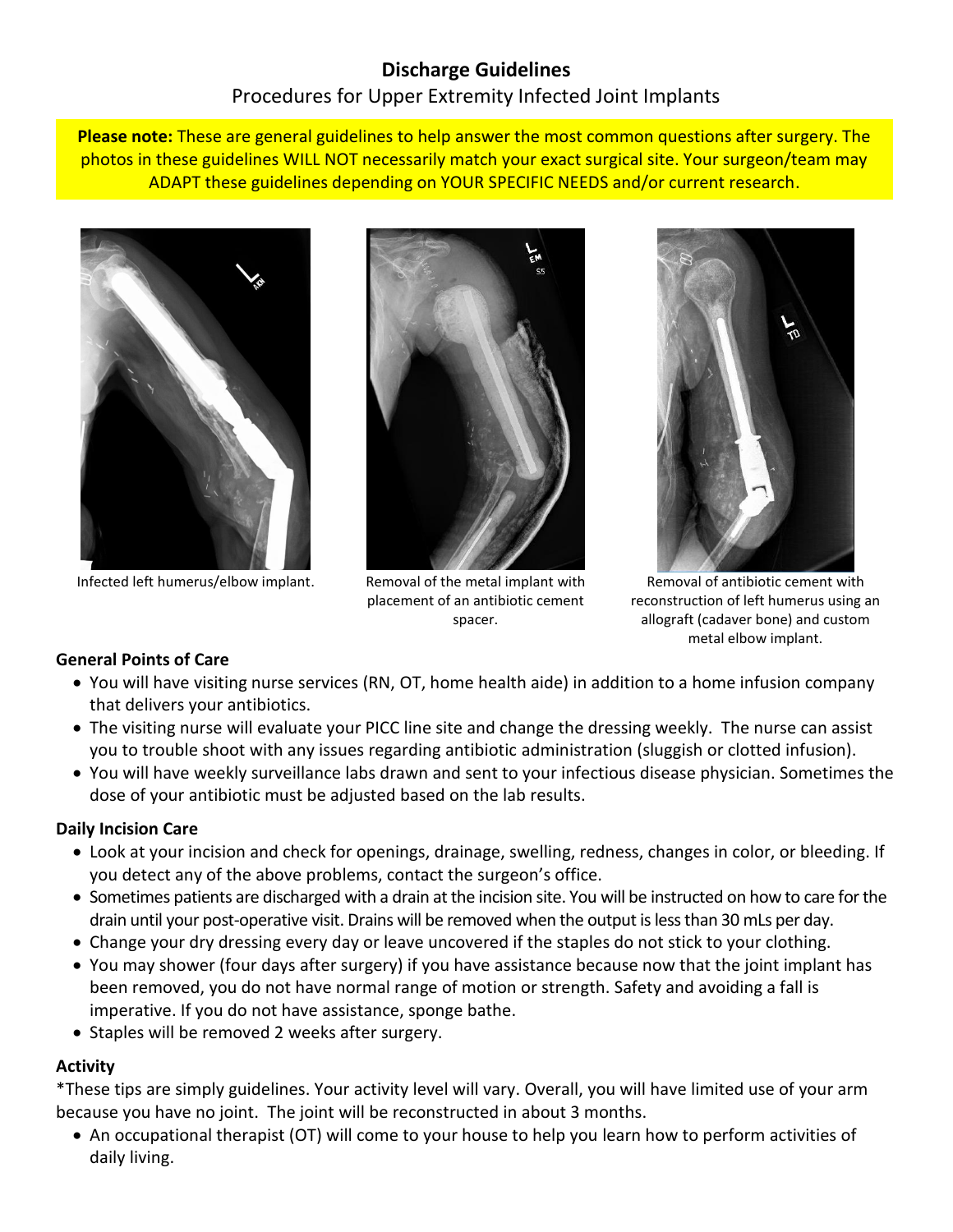- Braces are usually required to give support to the area without the metal joint.
- You cannot bear weight (non-weight bearing) on the operated extremity. This means no motion of the arm and no lifting objects
- Avoid allowing your arm to dangle by your side. This causes excessive swelling.
- Continue daily exercises as instructed by OT to other areas of the body to keep your muscles conditioned.
- It is recommended that you find time to rest during the day. Pace yourself.
- Take precautions to avoid falling. Wear low, non-skid sole shoes. Watch out for electrical cords, wet or uneven floors, floor mats/rugs that may slide. Use night-lights to keep rooms lit, especially if you get up during the night to use the bathroom.

#### **Diet**

- Your appetite may be less than normal after surgery and due to the antibiotics.
- Incorporate proteins and plenty of fluids into your diet, both will help in the healing process.
- If you are taking narcotics, you should take some type of laxative to prevent opioid-induced constipation.
- Incorporating supplemental drinks (e.g. Ensure, Boost, and Carnation Instant Breakfast) into your diet may be helpful. Replacing large meals with several smaller meals spread throughout the day may also be helpful.

#### **Medication**

- Continue to take your regular medications.
- Administer your antibiotics as directed.
- If necessary, take prescribed pain medication (narcotics) as directed.
- DO NOT drink alcohol or drive while taking narcotic pain medication.
- If you are taking narcotics, you should take some type of laxative to prevent opioid-induced constipation.
- You most likely will be discharged on a blood thinner to prevent clots, usually aspirin or Lovenox (subcutaneous injection) for 2-4 weeks (no blood tests are necessary). Newer, direct oral anti-coagulation medications may be prescribed, or continued if you came to the hospital already taking these types of medications (Eliquis, Plavix, Pradaxa, Xarelto).
- If you took Coumadin before surgery, you will resume this for your anti-coagulation regimen. Blood tests are necessary for Coumadin; the INR range needs to be between 1.5 and 2.0.

#### **Pain**

- Your surgical team understands that you will experience different levels and types of pain following your surgery. You will be prescribed a narcotic, if you wish. Some patients decline a narcotic due to the current opioid crisis and request milder pain medications (tramadol), and/or just take Tylenol alternating with anti-inflammatory medications (Advil, Motrin, Aleve), if tolerated. When we prescribe narcotics, we must do so per current state and federal regulations, which includes a narcotic contract.
- Because of the current focus on opioid addiction, we recommend a multitude of cognitive behavioral techniques, such as imagery, mindfulness, psychotherapy, deep breathing exercises, virtual reality for distraction, journaling, video games, TENS unit (muscle stimulators that can be used at home) and all other integrative care therapies (physical therapy, acupuncture, chiropractic, massage, lymphedema treatment, reiki).

### **Common Problems**

- Sluggish or inability to infuse antibiotics (clotted) via your PICC line needs to be reported to your visiting nurse. Usually, the nurse can administer a clot-busting drug that will open the line.
- It is normal to feel tired after you are discharged, especially since it takes more energy to move around with an extremity that has no joint and feels heavy. Pace yourself.
- If you are nauseated or have excessive diarrhea from your antibiotics, contact your surgeon's office. Some patients take various forms of Probiotics (pills, yogurt, drinks) to help combat these symptoms.
- If you experience pain and/or swelling, try elevating the site for relief or apply ice use caution not to leave on more than 20 minutes to prevent frost burn.